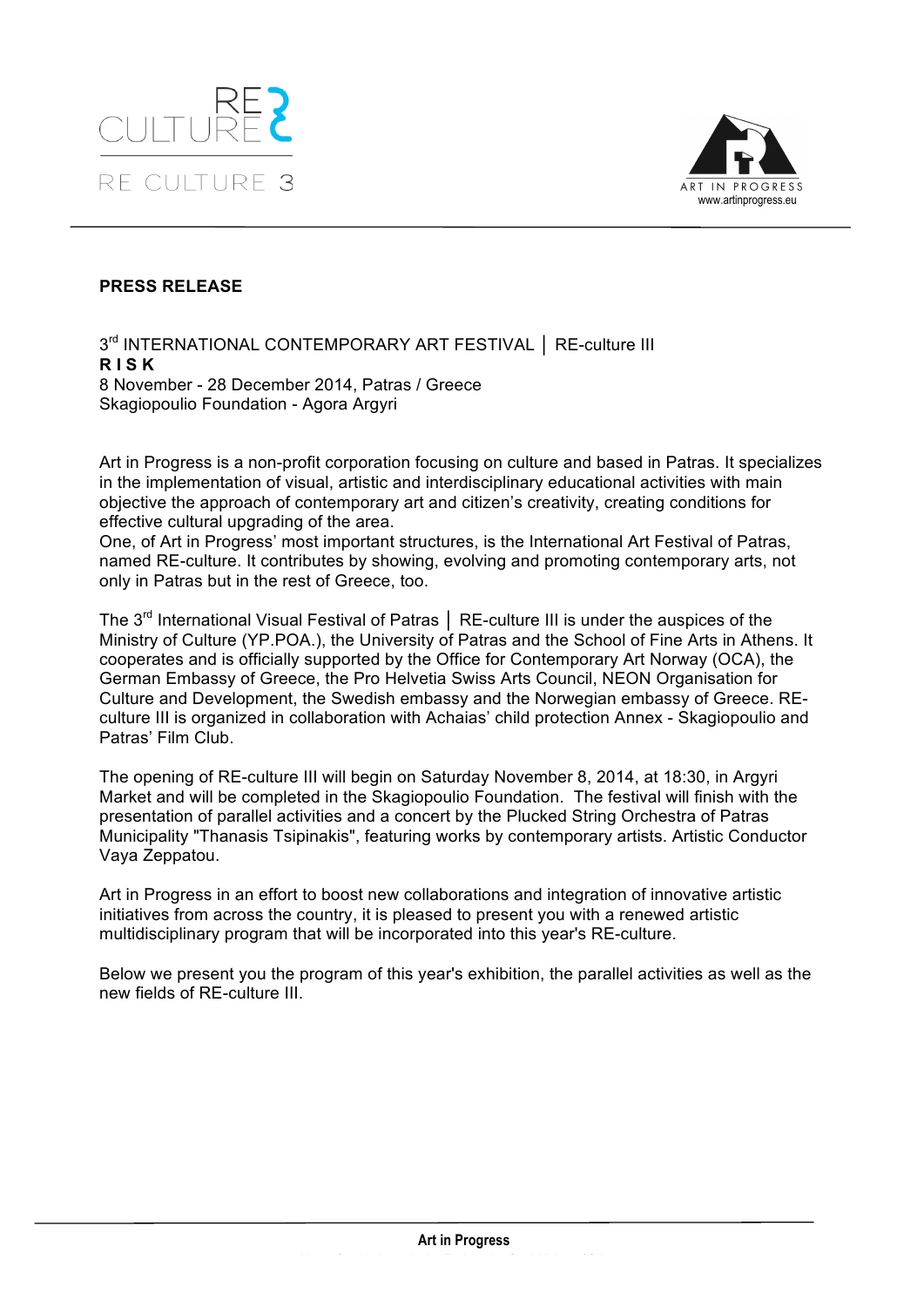### **1. International exhibition of contemporary visual art, RE-culture III**

This year's international Contemporary Art exhibition will host 12 edits from Greece and abroad, 150 artists and over 250 works of contemporary art from around the world. The artistic missions that participate this year in RE-culture III will represent England, Germany, Greece, Norway, Sweden, Switzerland and the USA.

The curators working for this year's report -and we thank them for their excellent effort- are: Athanasopoulou Katerina, Athens Video Dance Project, Bloch Giorgio, Cerullo Angela, Hartmann Julia, Dr. Konteletzidou Dorothea, Kostopoulos Kleomenis, Papadopoulou Gioula, Peacock Sarah, Podias Nikos, Stavraki Margarita, Stafylakis Kostis, Tzaneris George, Tsachrelia Irene and Tsotra Yota.

The artists participating in this year's RE-culture are:

Adam Butcher, Adam Forrester, Agullo and Siniarska, Alan Warburton, Alexander Whitley, Ana Cembrero Coca and Jorge Piquer Rodriguez, Ana Cembrero and Chamilothori Lia, Antonio Torres and Michael Loverich, Araceli Lemos, Bakkeslett Eva, Barnaby Barford, Beat Lippert, Boris Eldagsen, Chi-Yu Liao, Christina Gangos, Christine Sun Kim και Thomas Benno Mader, Dawn Nilo, Don Lawrence, Dorotea Saykaly, Duncan McDowall, Feargal Cunningham, Gina Folly, Giorgio Bloch & Angela Cerullo, Greta Alfaro, Jan Brand, Jef le Bars, Jey Mal, Jo Graell, Jonathan Hodgson, Jørund Aase Falkenberg and Kristin Holand, Laurence Yadi & Nicolas Cantillon, Lena Kiss, Lennart Berggren, Marianne Darlén Solhaugstrand, Mark Nieuwenhuis, Miguel Andrés, Miki Ambrozy, Miloushka Bokma, Motomichi Nakamura, Muhammad Taymour & Nouran Sherif, Nicolas Kerksieck, Nina Hebting, Paul Taylor, Pawel Wojtasik, Petra Freeman, Philippe Saire, Regis Golay, Renata Ferraz & Hugo Meijer, Run Wrake, Sabine Schründer, Saltator Dance Company, Samantha Dillehay, Sarah Cox, Stephen Irwin, Stuart Hilton, Tanja Thorjussen, Thale Fastvold, Tim Macmillan, Vera Hoffmann, Wang Ramirez, Yolanda Esther Bürgi, Aggeli Io, Aggelou Eleni, Akrithakis Alexis, Anastasakos Manolis, Apostolou Eugenia, Asargiotaki Kalliopi, Bebi Lina, Bellou Rania, Bitsikas Xenophon, Bitsakis Emmanuel, Bokoros Christos, Botsoglou Chronis, Chanis Andreas, Chandris Pantelis, Chantzopoulos Dimitris, Daskalakis Stefanos, Egonopoulos Nikos, Fasianos Alekos, Fidakis Panos, Filopoulou Maria, Giannikopoulou Stratigoula, Handelis Stefanos, Hantziandreou Maria, Iliakis Marios - Sergios, Kafida Ioanna, Karras Ilias, Katsadiotis Christoforos, Katsipanos Theophilos, Katsagelos George, Kerestetzis Konstantinos, Kontogiannopoulou Lida, Koursaris Spyros, Krystala Aspasia, Kyriakopoulos Nikos, Kyritsopoulos Alexis, Lappas George, Levidis Alekos, Litti Aphroditi, Lolis Andreas, Lyra Eleni, Mavridis Hector, Mosxovitis Charalampos, Mpisylla Niki, Mpourika Maria, Makris Thanassis, Manoussakis Michalis, Mantzavinos Tassos, Missouras Tassos, Missiou Louisa, Moralis Yannis, Nikolaou Nikos, Nomidou Vally, Ntonef Antonis, Panonidou Elpida, Papadopoulou Gioula, Papaioannou Klio - Anastasia, Papailiakis Ilias, Papakostas Achilleas, Papamichalopoulos Konstantinos, Papanikolaou Vasilis, Papanikolaou Kostas, Papatriantafyllopoulos Kostas, Pavlopoulos Tassos, Piatou Anna, Plessas Kostas, Psychopedis Yannis, Rorris George, Sakagian Edouardos, Staveris Antonis, Stavraki Margarita, Takis (Panagiotis Vassilakis), Tataris Dimitris, Tetsis Panayotis, Tsakali Anna Maria, Tsakiris George, Tsotra Yota, Tsoublekas Dimitris, Vassilakakis Vasilis, Venetis Christos, Venetopoulos Babis, Vlachaki Marilitsa, Xifara Ioli, Zervaki Diana, Zogolopoulos George.

There will be daily exhibitions Agora Argyri: 9:00 to 21:00 Skagiopoulio Foundation: 9:00 to 14:00 and 18:00 to 21:00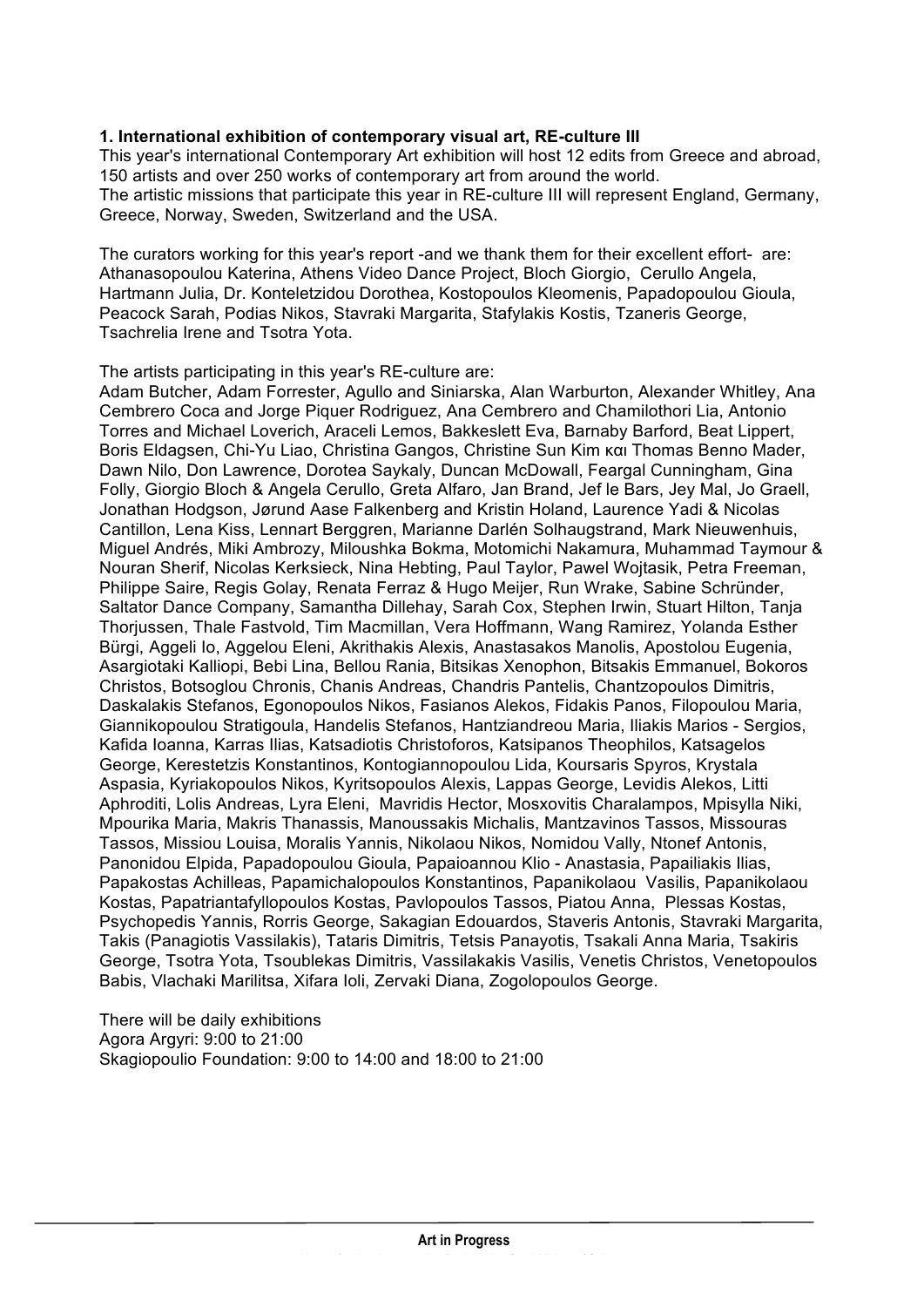# **2. Artwalk**

 1rd **S**treet **A**rt **F**estival Patras │ 11-12 and 18-19 October 2014 The idea of Street Art Festival was born in Patras in order to promote the art and techniques of alternative forms of culture focusing on the artistic intervention on the urban landscape. This is a new theme in RE-culture consisting of an interdisciplinary street art project. It reflects the thought and desire of contemporary artists for direct communication with the city and the

need for public space ownership.

The street art activities will take place in neighborhoods during two weekends in October. The event will be complemented by laboratories / workshops that offer participants the experience of many different facets of risk (RISK). The event will focus on different forms of art such as music, puppetry, street acrobatics, street theater, dance and movement, Graffiti Art and Contact Improvisation. Overall each show will include five separate stations-places in the city and each checkpoint - artistic activity will last 30 minutes. The program of events will close on Sunday 19.11 with a DJ party and a concert in Pantanassa square.

The aim of Artwalk is to tempt people away from the established daily routes of the city, replacing them with dance, music, color, spectacle and fantasy.

The program for the RE-culture III Artwalk will be out soon in a separate press release.

### **3. Introducing great Greek Collections.**

A new attempt of Art in Progress is to bring together the local community and the rest of the country with significant collections of contemporary Greek art. Deputizing state weakness for cultural education and in support of Modern Greek creations, private collections is an oasis of information and training for citizens, but also a significant potential promotion of Greek artists work in the wider society.

This year, in Skagiopoulio Foundation, possibly one of the most important parts of the collection of Modern Greek representational painting and sculpture in the country will be presented, the collection of Sotiris Felios. The presentation of the collection of Sotiris Patras Felios will include 159 works curated by Kleomenis Kostopoulos and will give an opportunity for art lovers throughout the country to become acquainted with an unique cultural heritage from Greek contemporary artists.

### **4 . Presentation of pioneer festivals from the rest of the country.**

For the first time this year's RE-culture will present innovative artistic structures from the rest of the country. The goal of this initiative, by Art in Progress, is the start of a communication network and the enhancement of similar valuable efforts throughout Greece.

In this year's RE-culture the work of two very important festivals in the country, will be presented:

#### Video Art Festival MIDEN from Kalamata.

Festival Miden is the first Greek video art festival that takes place in open public spaces, it's an independent annual event for video art and new media, and is based in Kalamata. The festival is organized and managed by a group of visual artists with common field the art of video.

### **ATHENS VIDEO DANCE PROJECT** from Athens.

The Athens VIDEO DANCE PROJECT is the annual video dance festival, which takes place in Athens, in collaboration with the Theatre School of Fine Arts. Since 2010, it attracts quick video dance projects of various kinds, dance films, documentary screenings dance photography, dance, performances and installations, while offering space in each hybrid, interactive, technological project with key testing ground the promotion of artistic dialogue between dance and other art forms.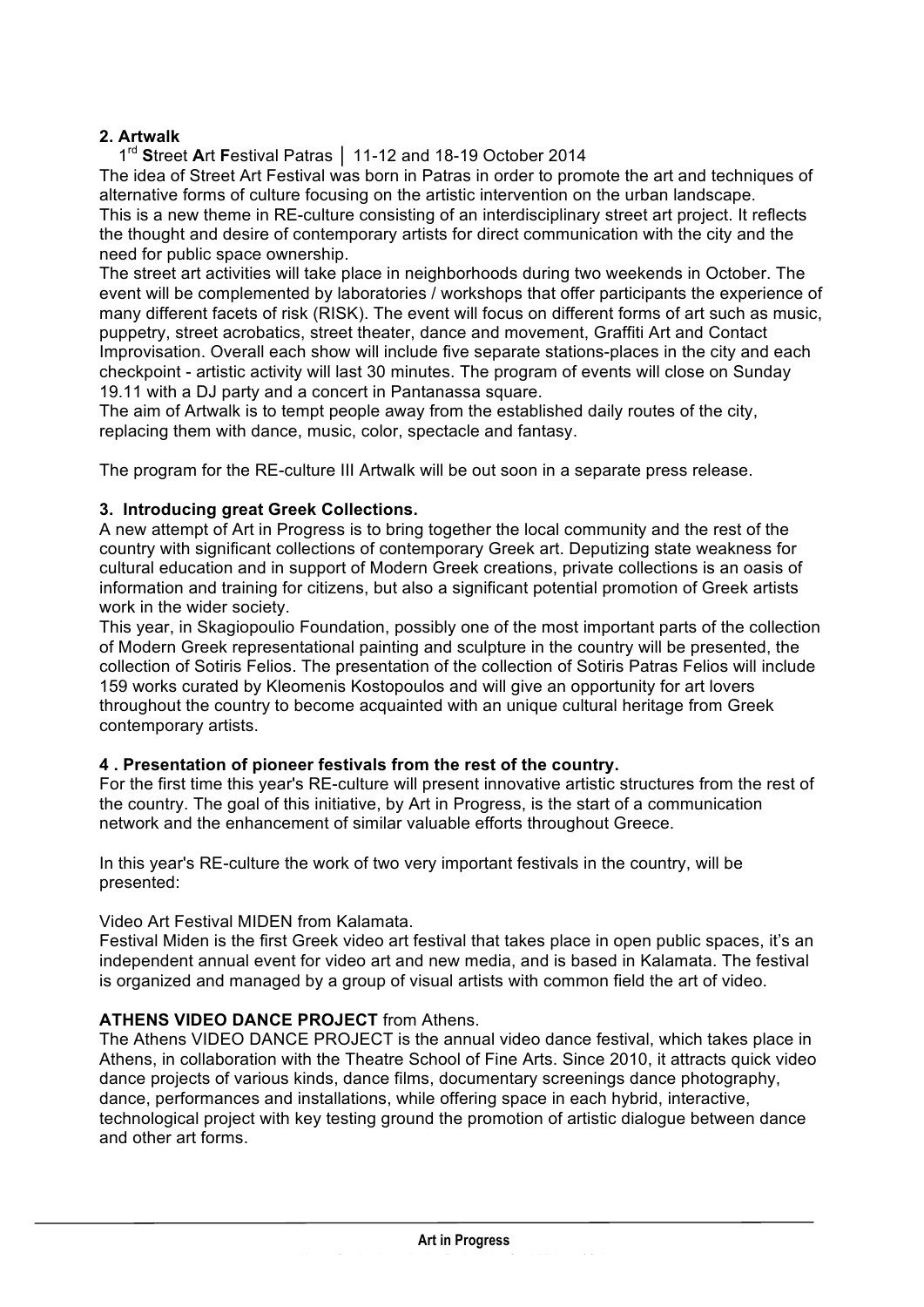# **5 .Tutorials.**

The RE-culture educational programs will be interdisciplinary and experiential. Every weekend, Agora Argyri will be transformed into an innovative cultural school of education for children, young people, socially vulnerable groups and every citizen. As in every RE-culture, this year too, the emphasis is on arts education and awareness. It aims to be the richest and most reliable program on artistic workshops, in the city. Experienced professionals and major artists from across the country will participate voluntarily, focusing on the proper art education of the participants. The workshops will come from the fields of visual arts, animation, theater, dance, art therapy, circus, body movement, set and costume design, puppet show etc.

Artists/educators who participate on this year's workshops of RE-culture are: Athanasopoulou Katerina (Artist, Special consultant, Animator, Professor in London College of Communication), Andonopoulou Titi (Professor of modern dance, Dancer), Atmatzidi Eirini (Dance professor), Gira Antigoni (Choreographer, Artist, Director of prop), Galani Maro (Choreographer, Professor in Patra's University), Dimitropoulou Evi (Director, Actress, Educator of theatrical treatment), Dimitriou Andromachi (Philologist), Efthimiou Gimis (Artist, Educator), Kakoudaki Tzortzina (Director, Theatrologist), Kiriakidis Nikos (Actor, Writer), Loli Eirini (Dance teacher, Hypnosis practitioner), Maltabe Maria (Actress, Educator), Markopoulos Stathis (Puppeteer), Macherianaki Anna (Set designer, Costume Educator of Artistic Education), Milonis Konstantinos (Actor, Educator), Sidiropoulou Despina (Actress, Director), Stavridou Elisavet (Actress, Theatrologist), Tsiamis Dimitris (Director, Actor), Tsirtoni Zenia (Social worker, Art therapist), Tsouramani Eirini (Theatrologist, Theater educator), Haralampous Mary (Educator of social work, Art psychotherapist), X-SALTIBAGOS (puppeteers , street theater).

The main curating of workshops was recommended by Elpida Panonidou and we warmly thank her.

The program for RE-culture III will be out soon on a separate press release.

### **6. Tours**

RE-culture III, pays special attention to the cultural education of students by creating tailor-made school tours to the international art exhibition.

Guided tours for schools will be daily in both exhibitions

9:00 to 9:45, 10:00 to 10:45, 11:00 to 11:45.

In case you are interested to join, with your school or your class, one of our programmed school tour, you can contact us daily from 9:00 to 14:00, phone +30 6978884237.

There will be other scheduled tours for the rest of the citizens.